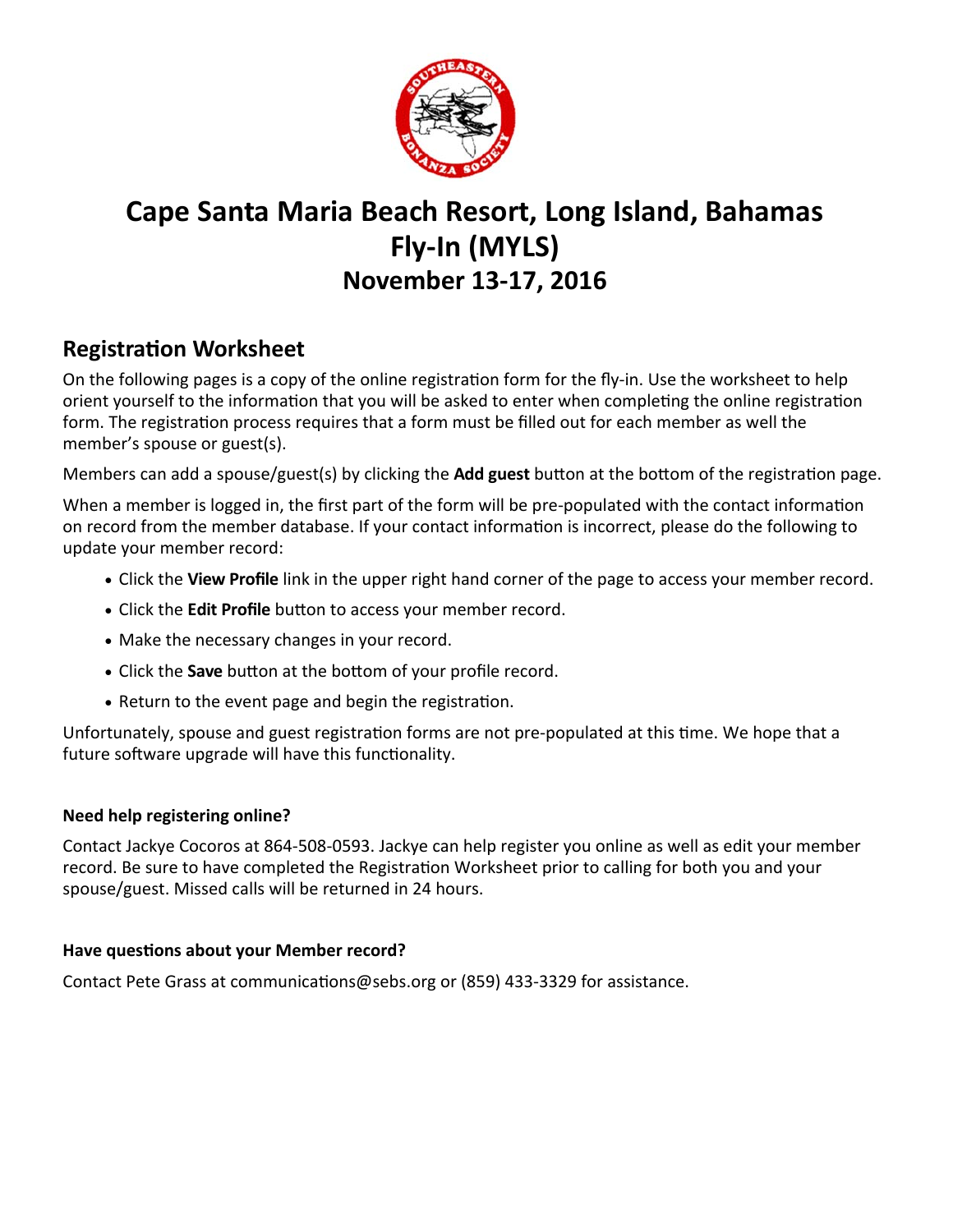

|                                                                              | <b>Flying Logistics:</b> |  |
|------------------------------------------------------------------------------|--------------------------|--|
| * What is your ETA<br>at MYLS?                                               |                          |  |
| * What is your<br>expected POE in the<br>USA?                                |                          |  |
| * Would you like to<br>join the group fly<br>over from Ft. Pierce<br>(KFPR)? | ◯ Yes<br>$\bigcirc$ No   |  |
| * If anyone needs<br>transportation, can<br>you provide a ride?              | ◯ Yes<br>$\bigcirc$ No   |  |
| If yes, how many<br>seats are available in<br>your plane?                    |                          |  |
| * Do you need<br>transportation for<br>extra people?                         | ◯ Yes<br>$\bigcirc$ No   |  |
| If yes, how many<br>people need a ride?                                      |                          |  |